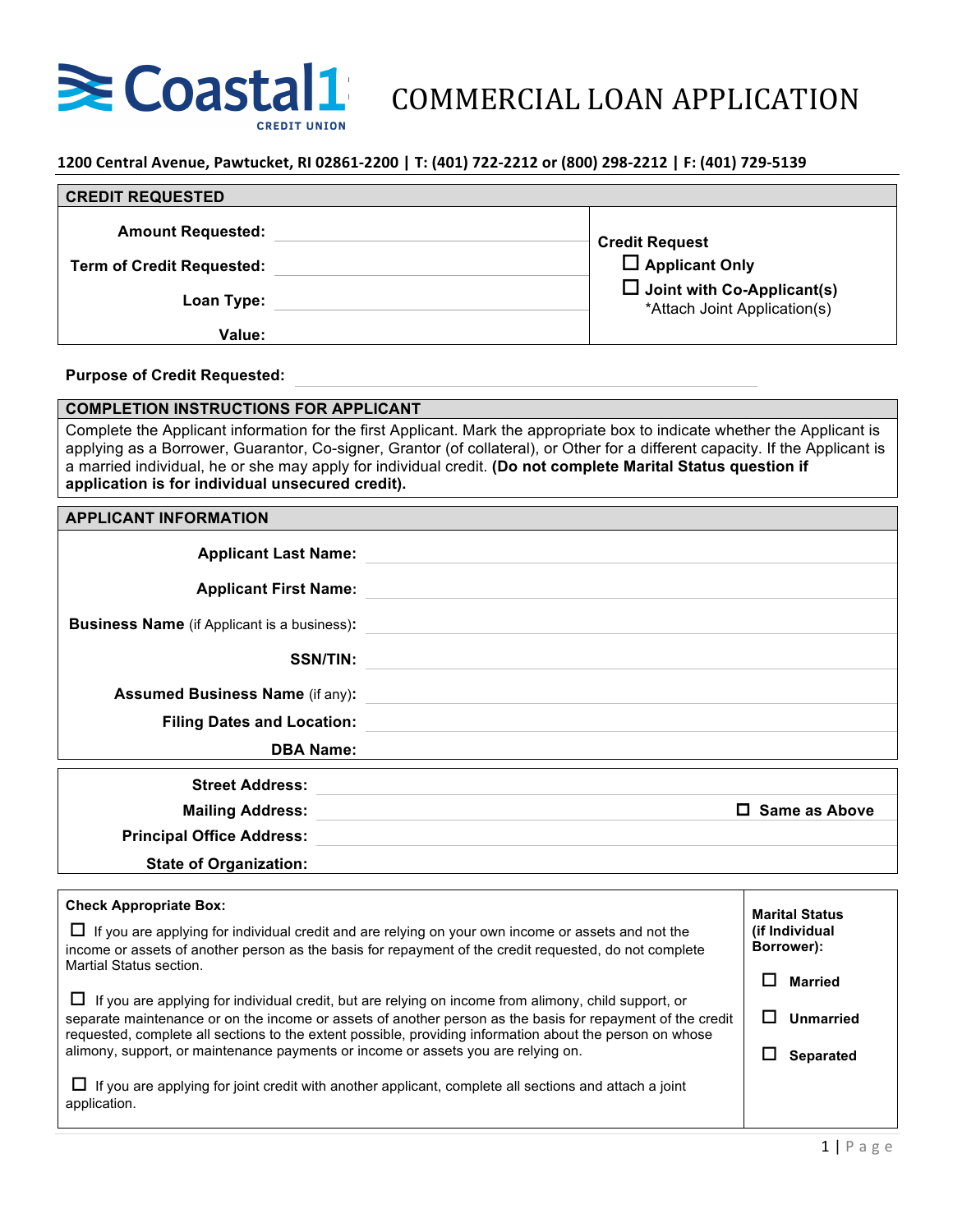| SCHEDULE OF COLLATERAL OFFERED BY THIS APPLICANT                                                                                                                                                                                                                                                                                                                                                                                                                                                                                                                                                                                                                                                                                                                                                                                                                                                                                                                                                                                                                                                                                                                                                                                                                                                                                                                                                                                   |                                                                                                                                                                                                                                                                         |                    |                                                                                                                        |                      |  |
|------------------------------------------------------------------------------------------------------------------------------------------------------------------------------------------------------------------------------------------------------------------------------------------------------------------------------------------------------------------------------------------------------------------------------------------------------------------------------------------------------------------------------------------------------------------------------------------------------------------------------------------------------------------------------------------------------------------------------------------------------------------------------------------------------------------------------------------------------------------------------------------------------------------------------------------------------------------------------------------------------------------------------------------------------------------------------------------------------------------------------------------------------------------------------------------------------------------------------------------------------------------------------------------------------------------------------------------------------------------------------------------------------------------------------------|-------------------------------------------------------------------------------------------------------------------------------------------------------------------------------------------------------------------------------------------------------------------------|--------------------|------------------------------------------------------------------------------------------------------------------------|----------------------|--|
| <b>Description</b>                                                                                                                                                                                                                                                                                                                                                                                                                                                                                                                                                                                                                                                                                                                                                                                                                                                                                                                                                                                                                                                                                                                                                                                                                                                                                                                                                                                                                 | <b>Value</b>                                                                                                                                                                                                                                                            | <b>Total Liens</b> | <b>Ownership Status</b>                                                                                                | <b>Creditor Name</b> |  |
|                                                                                                                                                                                                                                                                                                                                                                                                                                                                                                                                                                                                                                                                                                                                                                                                                                                                                                                                                                                                                                                                                                                                                                                                                                                                                                                                                                                                                                    | \$                                                                                                                                                                                                                                                                      | \$                 | □ Purchase Money<br>□ Presently Owned                                                                                  |                      |  |
|                                                                                                                                                                                                                                                                                                                                                                                                                                                                                                                                                                                                                                                                                                                                                                                                                                                                                                                                                                                                                                                                                                                                                                                                                                                                                                                                                                                                                                    | \$                                                                                                                                                                                                                                                                      | \$                 | □ Purchase Money<br>□ Presently Owned                                                                                  |                      |  |
|                                                                                                                                                                                                                                                                                                                                                                                                                                                                                                                                                                                                                                                                                                                                                                                                                                                                                                                                                                                                                                                                                                                                                                                                                                                                                                                                                                                                                                    | \$                                                                                                                                                                                                                                                                      | \$                 | □ Purchase Money<br>□ Presently Owned                                                                                  |                      |  |
|                                                                                                                                                                                                                                                                                                                                                                                                                                                                                                                                                                                                                                                                                                                                                                                                                                                                                                                                                                                                                                                                                                                                                                                                                                                                                                                                                                                                                                    | \$                                                                                                                                                                                                                                                                      | \$                 | □ Purchase Money<br>□ Presently Owned                                                                                  |                      |  |
|                                                                                                                                                                                                                                                                                                                                                                                                                                                                                                                                                                                                                                                                                                                                                                                                                                                                                                                                                                                                                                                                                                                                                                                                                                                                                                                                                                                                                                    | \$                                                                                                                                                                                                                                                                      | \$                 | □ Purchase Money<br>□ Presently Owned                                                                                  |                      |  |
|                                                                                                                                                                                                                                                                                                                                                                                                                                                                                                                                                                                                                                                                                                                                                                                                                                                                                                                                                                                                                                                                                                                                                                                                                                                                                                                                                                                                                                    | □ Purchase Money<br>\$<br>\$<br>□ Presently Owned                                                                                                                                                                                                                       |                    |                                                                                                                        |                      |  |
| <b>SIGNERS FOR THIS APPLICANT</b>                                                                                                                                                                                                                                                                                                                                                                                                                                                                                                                                                                                                                                                                                                                                                                                                                                                                                                                                                                                                                                                                                                                                                                                                                                                                                                                                                                                                  |                                                                                                                                                                                                                                                                         |                    |                                                                                                                        |                      |  |
|                                                                                                                                                                                                                                                                                                                                                                                                                                                                                                                                                                                                                                                                                                                                                                                                                                                                                                                                                                                                                                                                                                                                                                                                                                                                                                                                                                                                                                    |                                                                                                                                                                                                                                                                         |                    |                                                                                                                        |                      |  |
| Address: Andreas Address: Address: Address: Address: Address: Address: Address: Address: Address: A                                                                                                                                                                                                                                                                                                                                                                                                                                                                                                                                                                                                                                                                                                                                                                                                                                                                                                                                                                                                                                                                                                                                                                                                                                                                                                                                |                                                                                                                                                                                                                                                                         |                    |                                                                                                                        |                      |  |
|                                                                                                                                                                                                                                                                                                                                                                                                                                                                                                                                                                                                                                                                                                                                                                                                                                                                                                                                                                                                                                                                                                                                                                                                                                                                                                                                                                                                                                    | Authorized $\Box$ Yes<br>$\square$ No<br>SSN: New York State Committee of the Committee of the Committee of the Committee of the Committee of the Committee of the Committee of the Committee of the Committee of the Committee of the Committee of the Committee of th |                    |                                                                                                                        |                      |  |
| <b>Phone Number:</b>                                                                                                                                                                                                                                                                                                                                                                                                                                                                                                                                                                                                                                                                                                                                                                                                                                                                                                                                                                                                                                                                                                                                                                                                                                                                                                                                                                                                               |                                                                                                                                                                                                                                                                         |                    |                                                                                                                        |                      |  |
|                                                                                                                                                                                                                                                                                                                                                                                                                                                                                                                                                                                                                                                                                                                                                                                                                                                                                                                                                                                                                                                                                                                                                                                                                                                                                                                                                                                                                                    |                                                                                                                                                                                                                                                                         |                    | Title: __________________________________                                                                              |                      |  |
| <b>Address:</b>                                                                                                                                                                                                                                                                                                                                                                                                                                                                                                                                                                                                                                                                                                                                                                                                                                                                                                                                                                                                                                                                                                                                                                                                                                                                                                                                                                                                                    | <u> 1989 - Andrea Station Barbara, amerikan personal personal personal personal personal personal personal personal per</u>                                                                                                                                             |                    |                                                                                                                        |                      |  |
|                                                                                                                                                                                                                                                                                                                                                                                                                                                                                                                                                                                                                                                                                                                                                                                                                                                                                                                                                                                                                                                                                                                                                                                                                                                                                                                                                                                                                                    | SSN:                                                                                                                                                                                                                                                                    |                    | Authorized □ Yes □ No                                                                                                  |                      |  |
| <b>Phone Number:</b>                                                                                                                                                                                                                                                                                                                                                                                                                                                                                                                                                                                                                                                                                                                                                                                                                                                                                                                                                                                                                                                                                                                                                                                                                                                                                                                                                                                                               |                                                                                                                                                                                                                                                                         |                    | <u> 1989 - Johann Stoff, deutscher Stoffen und der Stoffen und der Stoffen und der Stoffen und der Stoffen und der</u> |                      |  |
| <b>APPLICANT SIGNATURES</b>                                                                                                                                                                                                                                                                                                                                                                                                                                                                                                                                                                                                                                                                                                                                                                                                                                                                                                                                                                                                                                                                                                                                                                                                                                                                                                                                                                                                        |                                                                                                                                                                                                                                                                         |                    |                                                                                                                        |                      |  |
| I/We hereby apply for the loan or credit described in this application on behalf of the applicant business. I/We certify that<br>I/we made no misrepresentation in this loan application or in any related documents, that all information is true and<br>complete, and that I/we did not omit any important information. I/We agree that any property securing the loan or credit<br>will not be used for any illegal or restricted purpose. Lender is authorized to verify with other parties and to make any<br>investigation of my/our credit, either directly or through any agency employed by the Lender for that purpose. Lender<br>may disclose to any other interested parties information as to Lender's experiences or transactions with my/our account.<br>I/We understand that Lender will retain this application and any other credit information Lender receives, even if no loan<br>or credit is granted. These representations and authorizations extend not only to Lender, but also to any insurer of the<br>loan and to any investor to whom Lender may sell all or any part of the loan. I/We further authorize Lender to provide<br>any such insurer or investor any information and documentation that they may request with respect to my/our<br>application, credit, or loan.<br>Lender may be relying on the creditworthiness of an individual other than the Applicant for the business loan. Because |                                                                                                                                                                                                                                                                         |                    |                                                                                                                        |                      |  |
| of my relationship to the Applicant or my role in the accommodation for the loan, my personal creditworthiness is a<br>factor in the evaluation of the application or accommodation for the loan. By signing below, I authorize Lender to obtain<br>a consumer credit report on me for the purpose of evaluating the loan application.                                                                                                                                                                                                                                                                                                                                                                                                                                                                                                                                                                                                                                                                                                                                                                                                                                                                                                                                                                                                                                                                                             |                                                                                                                                                                                                                                                                         |                    |                                                                                                                        |                      |  |
| <b>Applicant (s):</b>                                                                                                                                                                                                                                                                                                                                                                                                                                                                                                                                                                                                                                                                                                                                                                                                                                                                                                                                                                                                                                                                                                                                                                                                                                                                                                                                                                                                              |                                                                                                                                                                                                                                                                         |                    |                                                                                                                        |                      |  |

By: Date: \_\_\_\_\_\_\_\_\_\_\_\_\_\_\_\_\_\_\_\_\_\_

By: Date: \_\_\_\_\_\_\_\_\_\_\_\_\_\_\_\_\_\_\_\_\_\_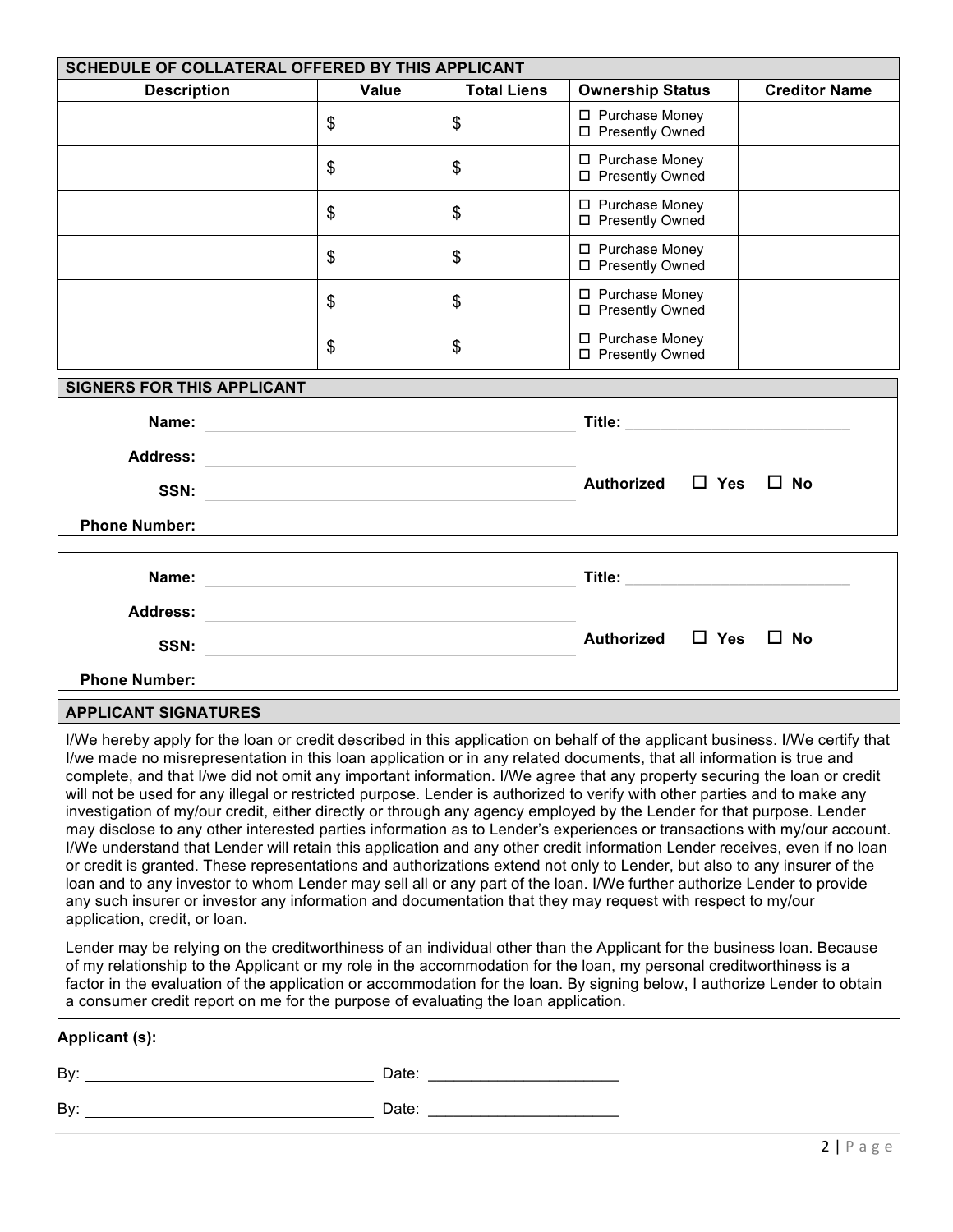#### **INFORMATION FOR GOVERNMENT MONITORING PURPOSES**

The purpose of collecting this information is to help ensure that all applicants are treated fairly and that the housing needs of communities and neighborhoods are being fulfilled. For residential mortgage lending, Federal law requires that we ask applicants for their demographic information (ethnicity, race, and sex) in order to monitor our compliance with equal credit opportunity, fair housing, and home mortgage disclosure laws. You are not required to provide this information, but are encouraged to do so. You may select one or more designations for "Ethnicity" and one or more designations for "Race". The law provides that we may not discriminate on the basis of this information, or on whether you choose to provide it. However, if you choose not to provide the information and have made this application in person, Federal regulations require us to note your ethnicity, race, and sex on the bases of visual observation or surname. The law also provides that we may not discriminate on the basis of age or marital status information you provide in this application. If you do not wish to provide some or all of this information, please check below.

**Ethnicity:** Check one or more

 $\square$  Hispanic or Latino

□ Mexican

 $\square$  Puerto Rican

 $\Box$  Cuban

 $\square$  Other Hispanic or Latino- Print origin, for example, Argentinean, Colombian, Dominican, Nicaraguan, Salvadoran, Spaniard, and so on:

 $\square$  Not Hispanic or Latino  $\Box$  I do not wish to provide this information

**Race:** Check one or more

 $\square$  American Indian or Alaska Native- Print name of enrolled or principal tribe:

 $\overline{\phantom{a}}$ 

 $\overline{\phantom{a}}$ 

 $\square$  Black or African American

- **□ Native Hawaiian or Other Pacific Islander** 
	- $\square$  Native Hawaiian
	- □ Guamanian or Chamorro

 $\square$  Samoan

 $\square$  Other Pacific Islander- Print race, for example, Fijian, Tongan, and so on:

#### $\Box$  Asian

- $\square$  Asian Indian
- $\square$  Chinese
- $\Box$  Filipino
- $\square$  Japanese
- $\square$  Korean
- $\square$  Vietnamese

 $\square$  Other Asian- Print Race, for example, Hmong, Laotian, Thai, Pakistani, Cambodian, and so on:

 $\overline{\phantom{a}}$ 

## $\Box$  White

 $\Box$  I do not wish to provide this information

## **Sex:**

 $\square$  Female

 $\square$  Male

 $\Box$  I do not wish to provide this information

## **APPLICANT: CO-APPLICANT:**

**Ethnicity:** Check one or more  $\Box$  Hispanic or Latino  $\square$  Mexican  $\square$  Puerto Rican  $\Box$  Cuban  $\square$  Other Hispanic or Latino- Print origin, for example, Argentinean, Colombian, Dominican, Nicaraguan, Salvadoran, Spaniard, and so on:  $\overline{\phantom{a}}$ 

 $\Box$  Not Hispanic or Latino  $\Box$  I do not wish to provide this information

**Race:** Check one or more

 $\square$  American Indian or Alaska Native- Print name of enrolled or principal tribe:

 $\square$  Black or African American

 $\square$  Native Hawaiian or Other Pacific Islander

- $\square$  Native Hawaiian
- o Guamanian or Chamorro
- $\square$  Samoan
- $\square$  Other Pacific Islander- Print race, for example, Fijian, Tongan, and so on:

 $\overline{\phantom{a}}$ 

## $\square$  Asian

- $\square$  Asian Indian  $\square$  Chinese o Filipino  $\square$  Japanese
	- $\Box$  Korean
	- $\square$  Vietnamese
	- $\square$  Other Asian- Print Race, for example, Hmong,

 $\overline{\phantom{a}}$ 

Laotian, Thai, Pakistani, Cambodian, and so on:

## $\square$  White

 $\Box$  I do not wish to provide this information

## **Sex:**

- $\square$  Female
- $\square$  Male
- $\Box$  I do not wish to provide this information